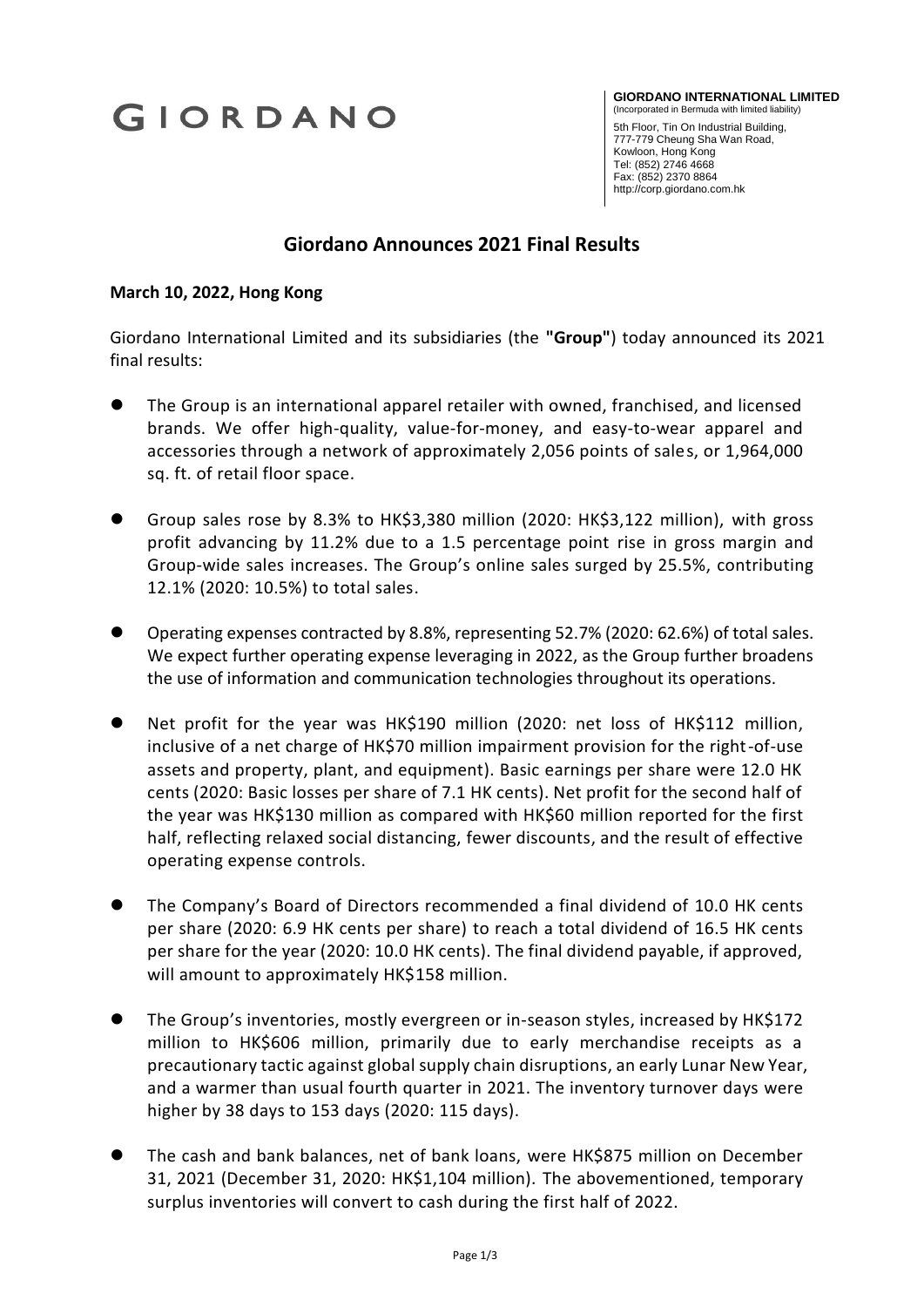# GIORDANO

#### **GIORDANO INTERNATIONAL LIMITED** (Incorporated in Bermuda with limited liability)

 5th Floor, Tin On Industrial Building, 777-779 Cheung Sha Wan Road, Kowloon, Hong Kong Tel: (852) 2746 4668 Fax: (852) 2370 8864 http://corp.giordano.com.hk

Dr. Peter Lau, Chairman and Chief Executive of Giordano, stated, *"Group sales rebounded in 2021 as the Covid-19 pandemic related social distancing relented. With effective cost controls and improved sales and gross margins, the Group achieved a net profit attributable to shareholders of HK\$190 million for the year, compared to a net loss of HK\$112 million last year."*

Dr. Lau cautioned, *"However, the pandemic will continue to wreak havoc on the global economy. At the time of writing, the outbreak of the Omicron variant in Hong Kong is severely hurting our sales there. Unless there are drastic reductions in shop rentals, we will have no choice but to downsize Hong Kong's operations. The Group will deploy more resources to Taiwan, Mainland China, Southeast Asia, and the Gulf Cooperation Council ("GCC"), where we see faster economic recoveries and reasonable operating expenses."*

Dr. Lau commented on the Group's expansion strategy, *"While galvanizing the profitability of its existing markets, the Group will focus on online business growth and international franchising development, where we have already made significant strides."*

 $-$  END  $-$ 

### **About Giordano:**

Giordano is an international apparel retailer with a portfolio of brands, including *Giordano and Giordano Junior, Giordano Ladies, BSX,* and other owned and licensed brands. Established in 1981, Giordano now operates through around 2,100 stores in Greater China, South Korea, Southeast Asia, and the GCC. Giordano is listed on the main board of The Stock Exchange of Hong Kong Limited (stock code: 709).

### **For further information, please contact:**

E-mail: investorrelations@giordano.com

Loratta Lau Telephone: +852 2746 4668